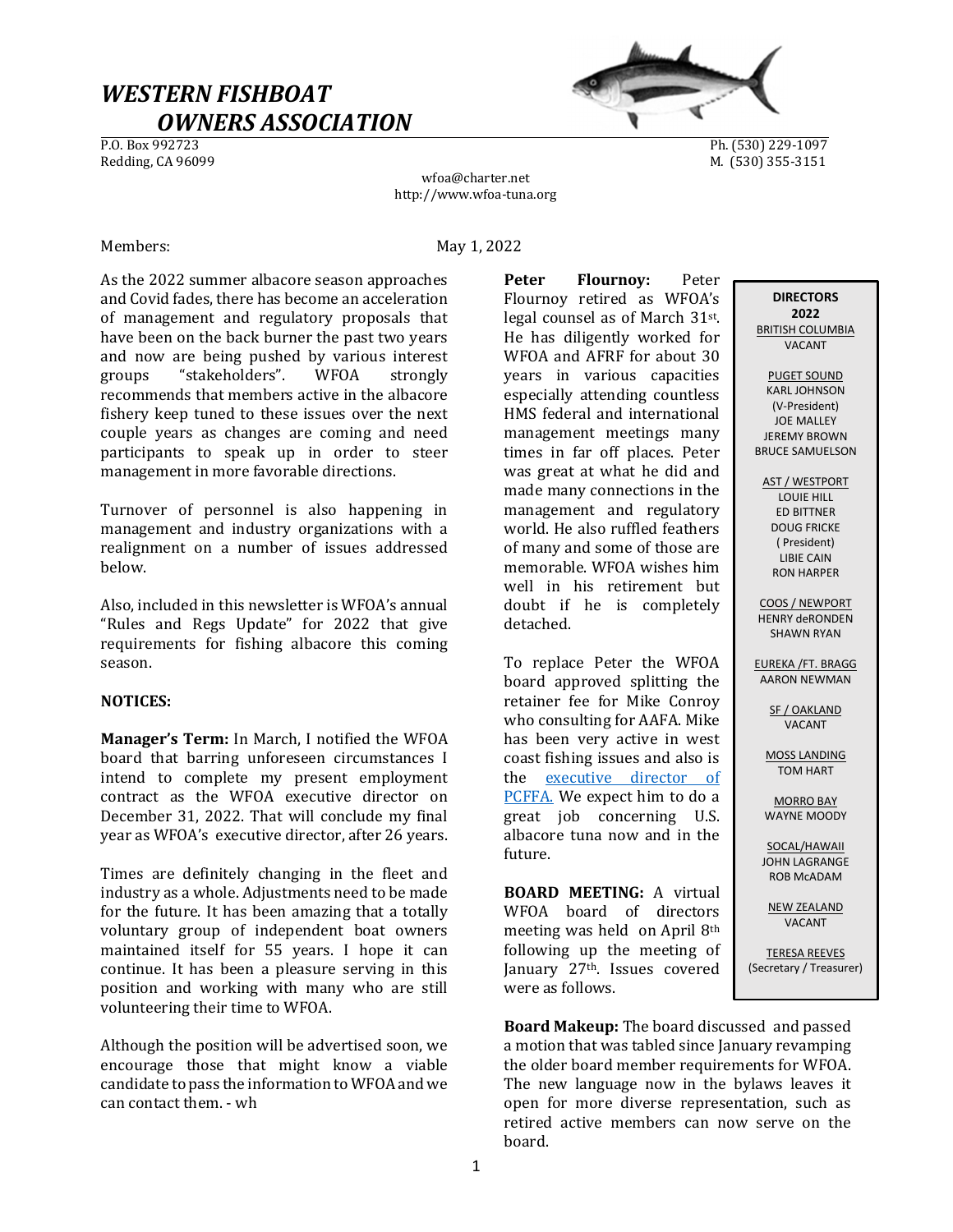Three districts presently have board vacancies. Vacancies in NZ and BC will be placed on hold, but of the three there is a vacancy in the SF/Bodega Bay District that could be filled. Most of the other district also have directors whose terms are up.

WFOA has temporarily extended all present board members terms until the situation can be worked out or modified with in-person or focused meetings this fall.

Election of Officers 2022: Louie Hill citing health issues stepped aside as president which he has held for a long time but will remain a director. Doug Fricke was elected for this term; Karl Johnson remains Vice-President, and Teresa Reeves Secretary.

Dues: WFOA 2022 dues notice reminders were mailed about the time of this newsletters to those that have yet to pay for 2022. Please pay as soon as possible.

Tonnage Assessment 2022: WFOA again will be doing a voluntary tonnage assessment for the 2022 albacore season. Member response to these requests will determine the future of WFOA going through the 2022 season. Of course better catches would certainly help out all. Included in this newsletter for vessel-owner members is an informational letter and worksheet to use for 2022. The tonnage fees did help maintain WFOA in 2021 but we can certainly do better in collecting dues, new members, and assessments.

AAFA/WFOA Working Group: The board discussed mutual cooperation between WFOA and AAFA moving forward, and starting with management and access to the ocean. Thus, an informal working group dealing with management and ocean access has been set up between the two organizations to find agreement and speak as one voice for albacore fishermen in the U.S. when they arise. This is especially important given the slow steady attrition of the fleet and the people that make it work, which has reduced our fishing effort nearly 50% over the past five years. We have had a few meetings on these matters since late 2021 and approved a statement that will be distributed either in this newsletter or separately.

### FISHING:

South Pacific: Albacore troll fishing was reported to be fairly consistent early on in the South Pacific for the 20 or so vessels that ventured down. The boats seemed to have a season better than last years and prices for blast/ albacore are quite high for high quality blast frozen albacore.

The NZ coastal albacore fishery was slower than normal with a few spurts of better catches. Weather was a factor as well as boats switching the bluefin during the season.

Fuel pricing continues to be a factor and we expect prices to continue upwards given world events making fuel a factor for the upcoming NP season. In the past couple weeks the per barrel prices of crude have fallen back closer to \$100 from a high of around \$125.

North Pacific: The last three seasons on the coast have steadily declined in total landings. It possibly could be lower numbers of available fish, catchability factors, IUU pressure, more effort in WesPac on spawners, sea surface conditions, movement of forage species, diminished late season catch of larger albacore by bait boats, and other unknowns. There have been low periods off and on over the past 60 years or more but some were only targeted in the near shore regions and not followed ocean wide like now. There also has been three La Nina events in a row and there have never been four which we are possibly seeing for this summer. Ell Nino years in the NP have generally produced more albacore at least on the coast.

In 2021 season the U.S. vessels landed 4.630/st of albacore while Canadians landed 2,638/st. Canadians trollers caught 28% of their 2021 catch within the US EEZ, while U.S. vessels caught 14% of their catch within the Canadian EEZ.

Albacore size landed in 2021 from dockside sampling were about a pound less than historical average. That could be a sign of the lack or movement of forage species.

Looking forward to the 2022 season it looks like markets especially domestically remain strong but markets overseas or processing overseas for canned albacore remain hampered by inflated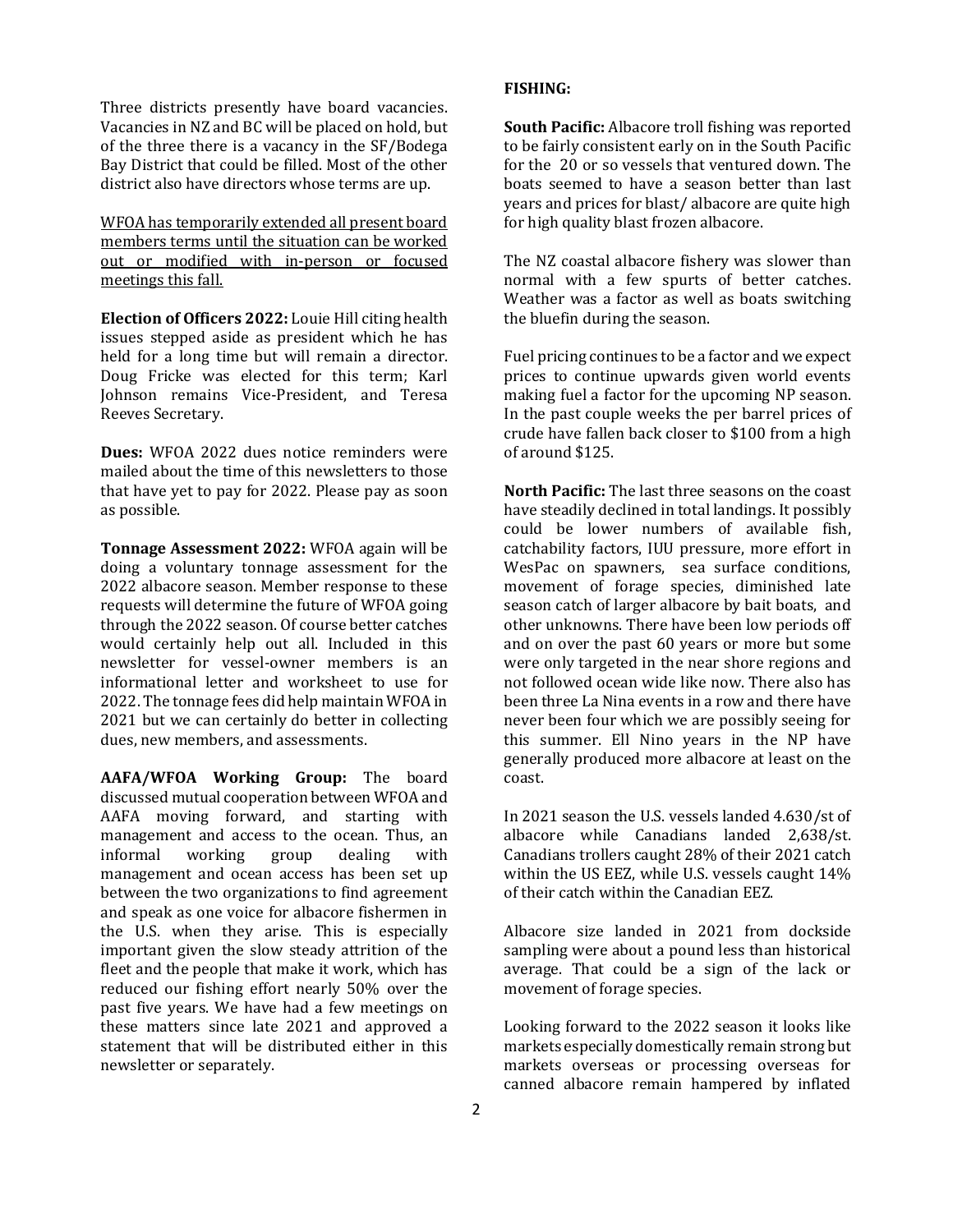freight and handling costs. Blast prices remain very strong and cannery grade albacore prices have increased in Pago and other places lately.

#### MANAGEMENT:

North Pacific: On April 5th National Marine Fisheries Service (NOAA) hosted a workshop called Reference Points and the Harvest Strategy for North Pacific Albacore Fisheries. The purpose was to get feedback from fishermen, buyers/processors, ENGOs, etc. on the development of a harvest strategy. Participants were sent a long document which describes what a harvest strategy is and potential options for a limit reference point and a target reference point.

The creation of potential management measures for the NPA fishery will involve three steps, at least how we see it unfolding.

1. development and adoption (internationally) of a harvest strategy. This is the stage we are in now.

2. implementing the agreed upon harvest strategy by defining and adopting harvest control rules. This task would be focused on defining management actions to be taken if the stock shows signs of becoming depleted. The MSE exercise discussed potential effort controls on surface fisheries and catch controls on fisheries which incidentally interact w/ NPA (i.e. longline fleets)

3. developing domestic regulations implementing the agreed upon harvest control rules.

The description above is simplistic as the process overall has been very confusing to those that have taken part in the past 3-5 years. WFOA will maintain involvement as well as possible moving forward and report to members any potential changes upcoming that may need responses. Our main concern is adoption of a TAC or total allowable catch across the North Pacific. If there are any management measures for the EPO it should be a TAE total allowable effort plan instead. The US albacore effort and fleet size is 50% of what it was 6 years ago and continues to shrink. Effort and catch restrictions need to fall on those that are expanding

South Pacific: Discussions have been ongoing the past few years about management measures that can be taken for SP albacore. The U.S. effort in the SP remains a very small segment and far from the longline fishing regions where potential problems may be occurring. The U.S. albacore fishery scouted to SP regions in the mid 1980's and have had a presence there since then with between 6 – 50 vessels taking part. Over the past 15 years the number has remained from 10-24. Our impact on the stocks is minimal and self-regulated by distance and costs involved. We have to keep the U.S. government managers and negotiators aware of that moving forward.

PROPOSED WCPFC SOUTH PACIFIC ALBACORE ROADMAP INTERSESSIONAL WORKING GROUP 2022 WORKPLAN – From NOAA Hawaii

This is proposed to be held on Sunday, 15 May for the WG to discuss:

the SPA Harvest Strategy/Management Procedure in line with the Harvest Strategy Workplan; and

a new SPA CMM, incorporating the SPA harvest strategy/management procedure.

Contact Alex below for more information or to participate

L. Alex Kahl, Ph.D. International Fisheries Division, Pacific Islands Regional Office NOAA Fisheries Honolulu, Hawaii Office: (808) 725-5031, <alex.kahl@noaa.gov>

From WCPFC Chair (Edited) - The Commission noted the priorities for the SP albacore Roadmap IWG for 2022, in particular, the development of a Harvest Strategy for SPA or SPA fisheries, the setting of a TAC, and allocation, and encouraged CCMs to continue to work cooperatively in the IWG.

The Commission noted that the review of CMM 2015-02 Conservation and Management Measure for South Pacific Albacore is ongoing as part of the work of the SP Albacore Roadmap Working Group. The Commission encouraged the SPA Roadmap IWG to speed up its process and progress with its Recommendations.

U.S./Canada Albacore Treaty: This is the final year of the present fishing regime under the treaty and will again be renegotiated beginning after this coming season. So far there seems to be a